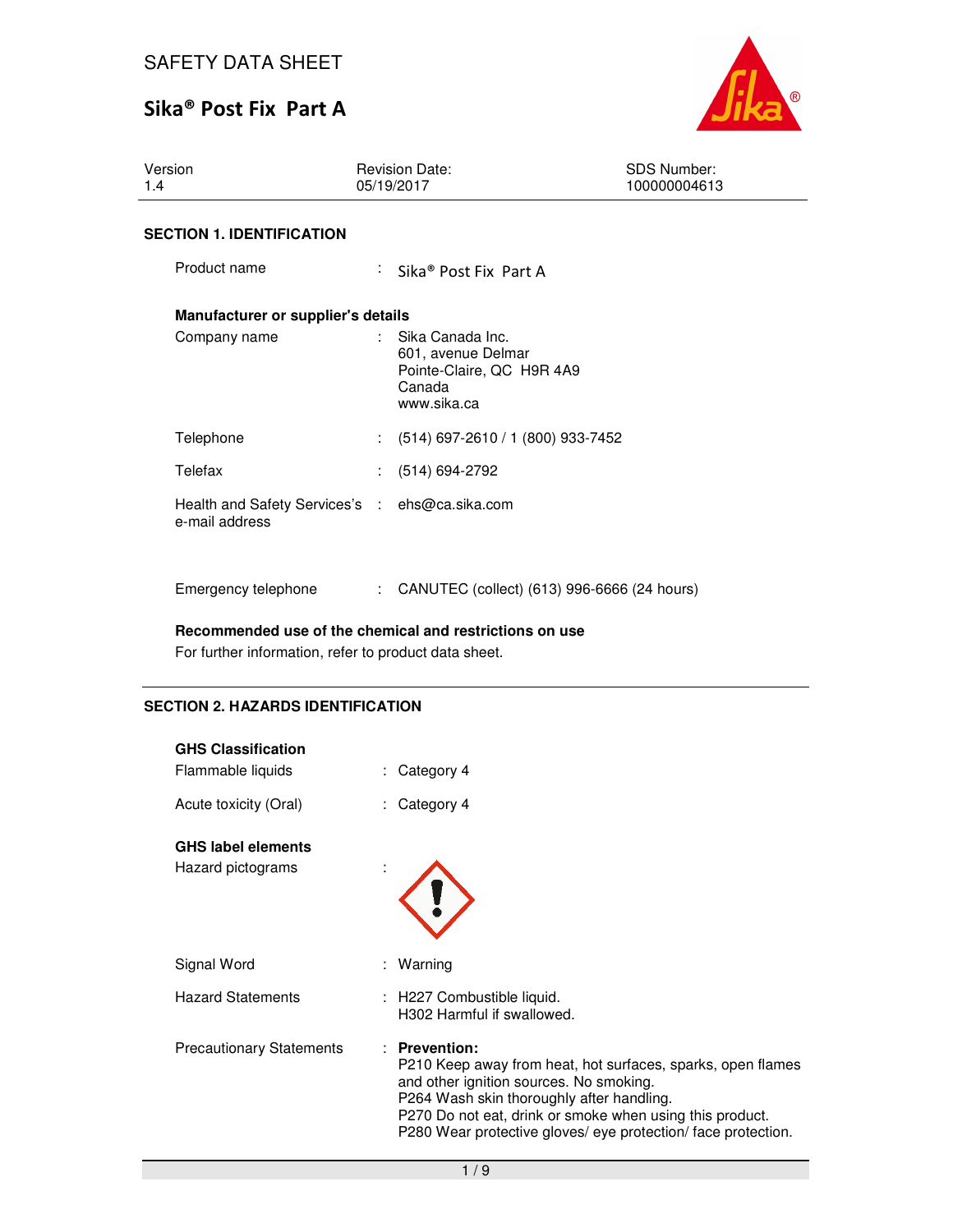

| Version<br>1.4 | <b>Revision Date:</b><br>05/19/2017 | <b>SDS Number:</b><br>100000004613                               |
|----------------|-------------------------------------|------------------------------------------------------------------|
|                | Response:                           |                                                                  |
|                |                                     | P301 + P312 + P330 IF SWALLOWED: Call a POISON                   |
|                |                                     | CENTER/doctor if you feel unwell. Rinse mouth.                   |
|                |                                     | P370 + P378 In case of fire: Use dry sand, dry chemical or alco- |
|                | hol-resistant foam to extinguish.   |                                                                  |
|                | Storage:                            |                                                                  |

P403 Store in a well-ventilated place.

P403 + P235 Store in a well-ventilated place. Keep cool. **Disposal:** 

P501 Dispose of contents/ container to an approved waste disposal plant.

#### **Other hazards**

None known.

#### **Supplemental information**

If product is in liquid or paste form, physical or health hazards listed related to dust are not considered significant. However, product may contain substances that could be potential hazards if caused to become airborne due to grinding, sanding or other abrasive processes.

### **SECTION 3. COMPOSITION/INFORMATION ON INGREDIENTS**

#### **Hazardous ingredients**

| Chemical name                  | I CAS-No.  | Concentration (% w/w) |
|--------------------------------|------------|-----------------------|
| Propane-1,2-diol, propoxylated | 25322-69-4 | >= 20                 |

#### **SECTION 4. FIRST AID MEASURES**

| General advice          | : Move out of dangerous area.<br>Consult a physician.<br>Show this material safety data sheet to the doctor in attend-<br>ance.                                                                                                                     |
|-------------------------|-----------------------------------------------------------------------------------------------------------------------------------------------------------------------------------------------------------------------------------------------------|
| If inhaled              | $\therefore$ Move to fresh air.<br>Consult a physician after significant exposure.                                                                                                                                                                  |
| In case of skin contact | : Take off contaminated clothing and shoes immediately.<br>Wash off with soap and plenty of water.<br>If symptoms persist, call a physician.                                                                                                        |
| In case of eye contact  | : Remove contact lenses.<br>Keep eye wide open while rinsing.<br>If eye irritation persists, consult a specialist.                                                                                                                                  |
| If swallowed            | : Clean mouth with water and drink afterwards plenty of water.<br>Do not induce vomiting without medical advice.<br>Do not give milk or alcoholic beverages.<br>Never give anything by mouth to an unconscious person.<br>Obtain medical attention. |
| Most important symptoms | : No known significant effects or hazards.                                                                                                                                                                                                          |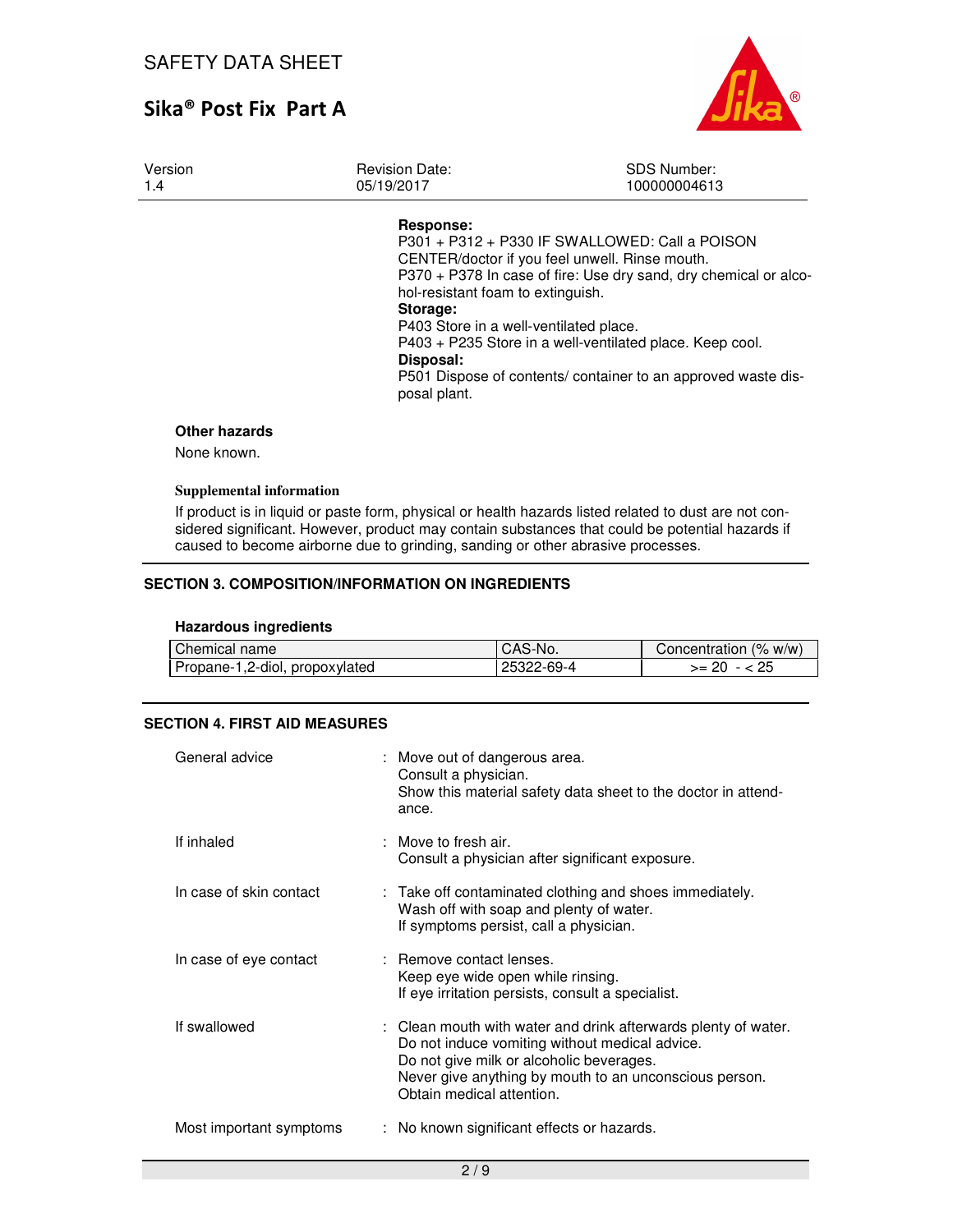

| Version<br>1.4                         | <b>Revision Date:</b><br>05/19/2017                                   | <b>SDS Number:</b><br>100000004613                             |
|----------------------------------------|-----------------------------------------------------------------------|----------------------------------------------------------------|
| and effects, both acute and<br>delayed | Gastrointestinal discomfort<br>and symptoms.<br>Harmful if swallowed. | See Section 11 for more detailed information on health effects |
| Notes to physician                     | : Treat symptomatically.                                              |                                                                |

### **SECTION 5. FIRE-FIGHTING MEASURES**

| Suitable extinguishing media                      | $\therefore$ Carbon dioxide (CO2)                                                                                                                                                                                               |
|---------------------------------------------------|---------------------------------------------------------------------------------------------------------------------------------------------------------------------------------------------------------------------------------|
| Unsuitable extinguishing<br>media                 | : Water                                                                                                                                                                                                                         |
| Further information                               | : Collect contaminated fire extinguishing water separately. This<br>must not be discharged into drains.<br>Fire residues and contaminated fire extinguishing water must<br>be disposed of in accordance with local regulations. |
| Special protective equipment<br>for fire-fighters | : In the event of fire, wear self-contained breathing apparatus.                                                                                                                                                                |

### **SECTION 6. ACCIDENTAL RELEASE MEASURES**

| Personal precautions, protec-<br>tive equipment and emer-<br>gency procedures | : Use personal protective equipment.<br>Deny access to unprotected persons.                                                                                                        |
|-------------------------------------------------------------------------------|------------------------------------------------------------------------------------------------------------------------------------------------------------------------------------|
| Environmental precautions                                                     | : If the product contaminates rivers and lakes or drains inform<br>respective authorities.<br>Local authorities should be advised if significant spillages<br>cannot be contained. |
| Methods and materials for<br>containment and cleaning up                      | : Soak up with inert absorbent material (e.g. sand, silica gel,<br>acid binder, universal binder, sawdust).<br>Keep in suitable, closed containers for disposal.                   |

### **SECTION 7. HANDLING AND STORAGE**

| Advice on protection against<br>fire and explosion | : Normal measures for preventive fire protection.                                                                                                                                                                                                                                                                         |
|----------------------------------------------------|---------------------------------------------------------------------------------------------------------------------------------------------------------------------------------------------------------------------------------------------------------------------------------------------------------------------------|
| Advice on safe handling                            | : Do not breathe vapors or spray mist.<br>Avoid exceeding the given occupational exposure limits (see<br>section 8).<br>For personal protection see section 8.<br>Smoking, eating and drinking should be prohibited in the ap-<br>plication area.<br>Follow standard hygiene measures when handling chemical<br>products. |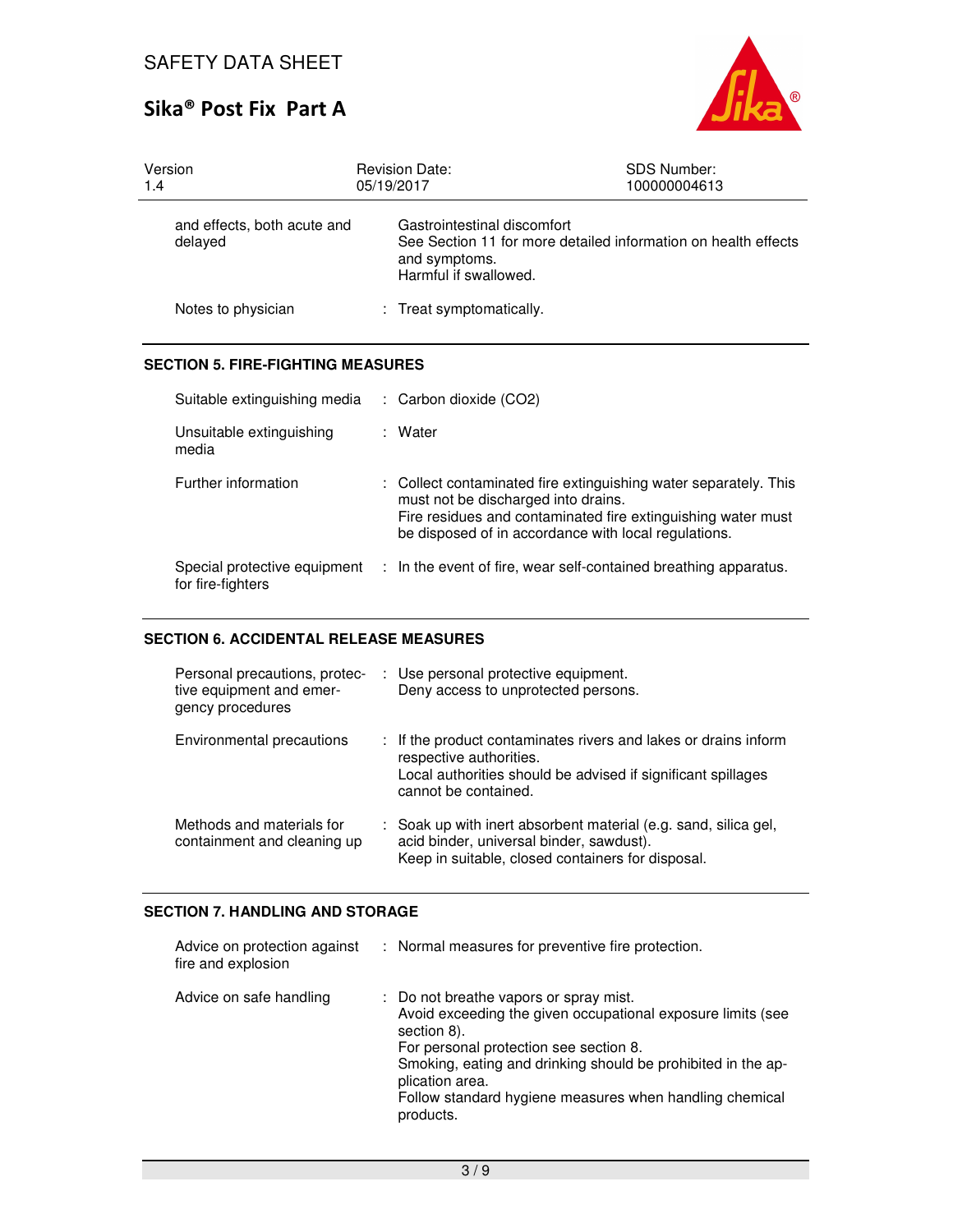# Sika® Post Fix Part A



| Version                     | <b>Revision Date:</b>                                                                                                                                                                                                                                                    | <b>SDS Number:</b> |
|-----------------------------|--------------------------------------------------------------------------------------------------------------------------------------------------------------------------------------------------------------------------------------------------------------------------|--------------------|
| 1.4                         | 05/19/2017                                                                                                                                                                                                                                                               | 100000004613       |
| Conditions for safe storage | : Store in original container.<br>Keep in a well-ventilated place.<br>Containers which are opened must be carefully resealed and<br>kept upright to prevent leakage.<br>Observe label precautions.<br>Store in accordance with local regulations.<br>Protect from frost. |                    |

# **SECTION 8. EXPOSURE CONTROLS/PERSONAL PROTECTION**

### **Ingredients with workplace control parameters**

Contains no substances with occupational exposure limit values.

| <b>Engineering measures</b>   | : Use of adequate ventilation should be sufficient to control<br>worker exposure to airborne contaminants. If the use of this<br>product generates dust, fumes, gas, vapor or mist, use pro-<br>cess enclosures, local exhaust ventilation or other engineer-<br>ing controls to keep worker exposure below any recommend-<br>ed or statutory limits.<br>The engineering controls also need to keep gas, vapor or<br>dust concentrations below any lower explosive limits. |  |
|-------------------------------|----------------------------------------------------------------------------------------------------------------------------------------------------------------------------------------------------------------------------------------------------------------------------------------------------------------------------------------------------------------------------------------------------------------------------------------------------------------------------|--|
| Personal protective equipment |                                                                                                                                                                                                                                                                                                                                                                                                                                                                            |  |
| Respiratory protection        | Use a properly fitted NIOSH approved air-purifying or air-fed<br>respirator complying with an approved standard if a risk as-<br>sessment indicates this is necessary.                                                                                                                                                                                                                                                                                                     |  |
|                               | The filter class for the respirator must be suitable for the max-<br>imum expected contaminant concentration<br>(gas/vapor/aerosol/particulates) that may arise when han-<br>dling the product. If this concentration is exceeded, self-<br>contained breathing apparatus must be used.                                                                                                                                                                                    |  |
| Hand protection               |                                                                                                                                                                                                                                                                                                                                                                                                                                                                            |  |
| Remarks                       | : Chemical-resistant, impervious gloves complying with an<br>approved standard should be worn at all times when handling<br>chemical products if a risk assessment indicates this is nec-<br>essary.                                                                                                                                                                                                                                                                       |  |
| Eye protection                | : Safety eyewear complying with an approved standard should<br>be used when a risk assessment indicates this is necessary.                                                                                                                                                                                                                                                                                                                                                 |  |
| Skin and body protection      | : Choose body protection in relation to its type, to the concen-<br>tration and amount of dangerous substances, and to the spe-<br>cific work-place.                                                                                                                                                                                                                                                                                                                       |  |
| Hygiene measures              | Avoid contact with skin, eyes and clothing.<br>Wash hands before breaks and immediately after handling                                                                                                                                                                                                                                                                                                                                                                     |  |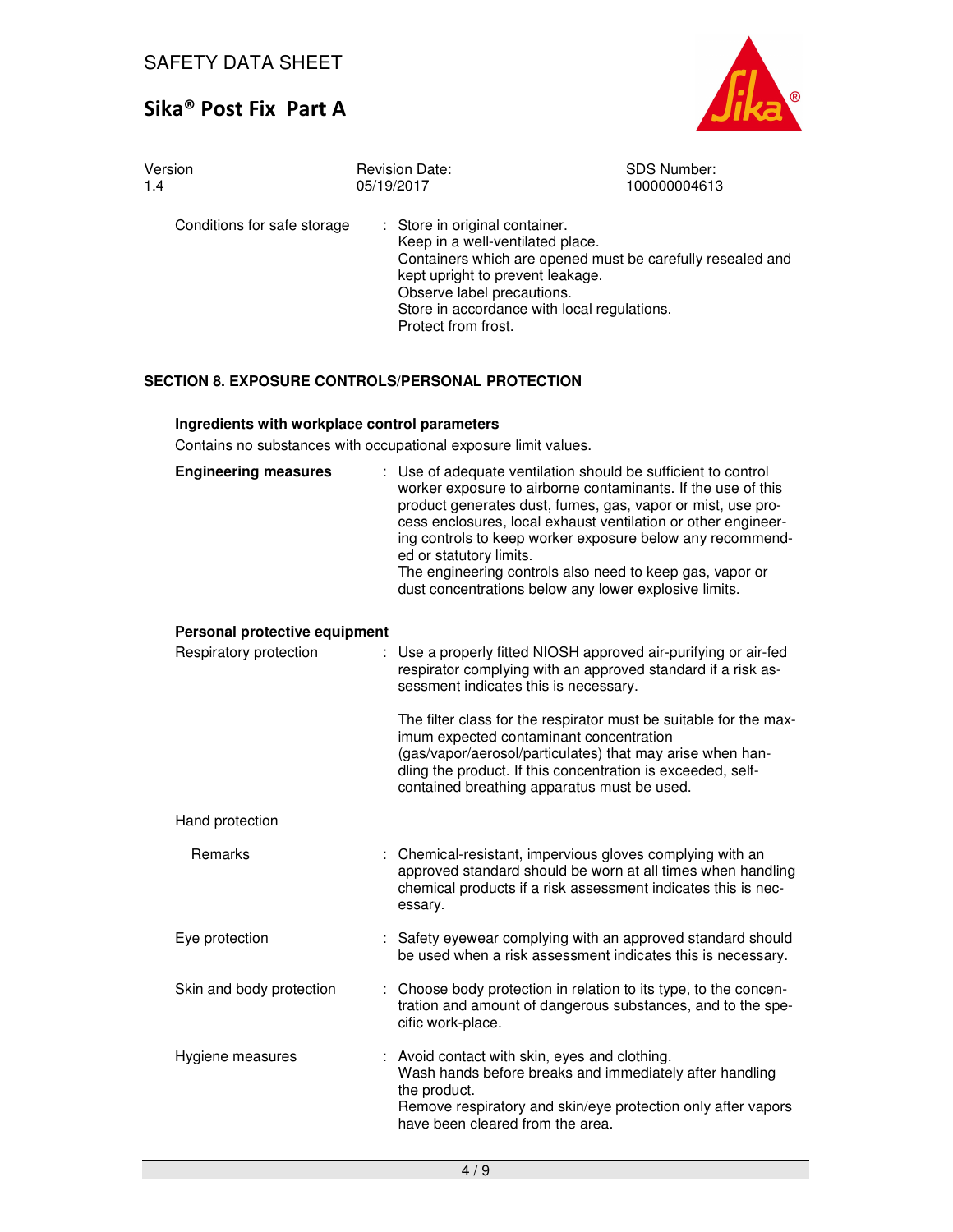

| Version | <b>Revision Date:</b> | SDS Number:                                           |
|---------|-----------------------|-------------------------------------------------------|
| 1.4     | 05/19/2017            | 100000004613                                          |
|         |                       | Ramove contaminated elething and protective equipment |

Remove contaminated clothing and protective equipment before entering eating areas.

### **SECTION 9. PHYSICAL AND CHEMICAL PROPERTIES**

| Appearance                                                  | liquid                                    |
|-------------------------------------------------------------|-------------------------------------------|
| Color                                                       | ÷<br>green                                |
| Odor                                                        | mild                                      |
| Odor Threshold                                              | No data available<br>÷                    |
| pH                                                          | not determined<br>÷                       |
| Melting point/range / Freezing : No data available<br>point |                                           |
| Boiling point/boiling range                                 | No data available<br>÷                    |
| Flash point                                                 | : ca. 86 ℃ (187 °F)<br>Method: closed cup |
| Evaporation rate                                            | No data available<br>÷.                   |
| Flammability (solid, gas)                                   | No data available<br>÷                    |
| Upper explosion limit                                       | No data available<br>÷.                   |
| Lower explosion limit                                       | No data available                         |
| Vapor pressure                                              | $0.01$ hpa $(0.01$ mmHg)<br>÷             |
| Relative vapor density                                      | No data available<br>÷                    |
| Density                                                     | : 1.018 g/ml (23 ℃ (73 °F) ())            |
| Solubility(ies)                                             |                                           |
| Water solubility                                            | completely miscible<br>t.                 |
| Partition coefficient: n-<br>octanol/water                  | No data available<br>÷.                   |
| Autoignition temperature                                    | : No data available                       |
| Decomposition temperature                                   | : No data available                       |
| Viscosity<br>Viscosity, dynamic                             | No data available                         |
| Viscosity, kinematic                                        | $>$ 20.5 mm2/s (40 °C)<br>÷               |
| <b>Explosive properties</b>                                 | No data available                         |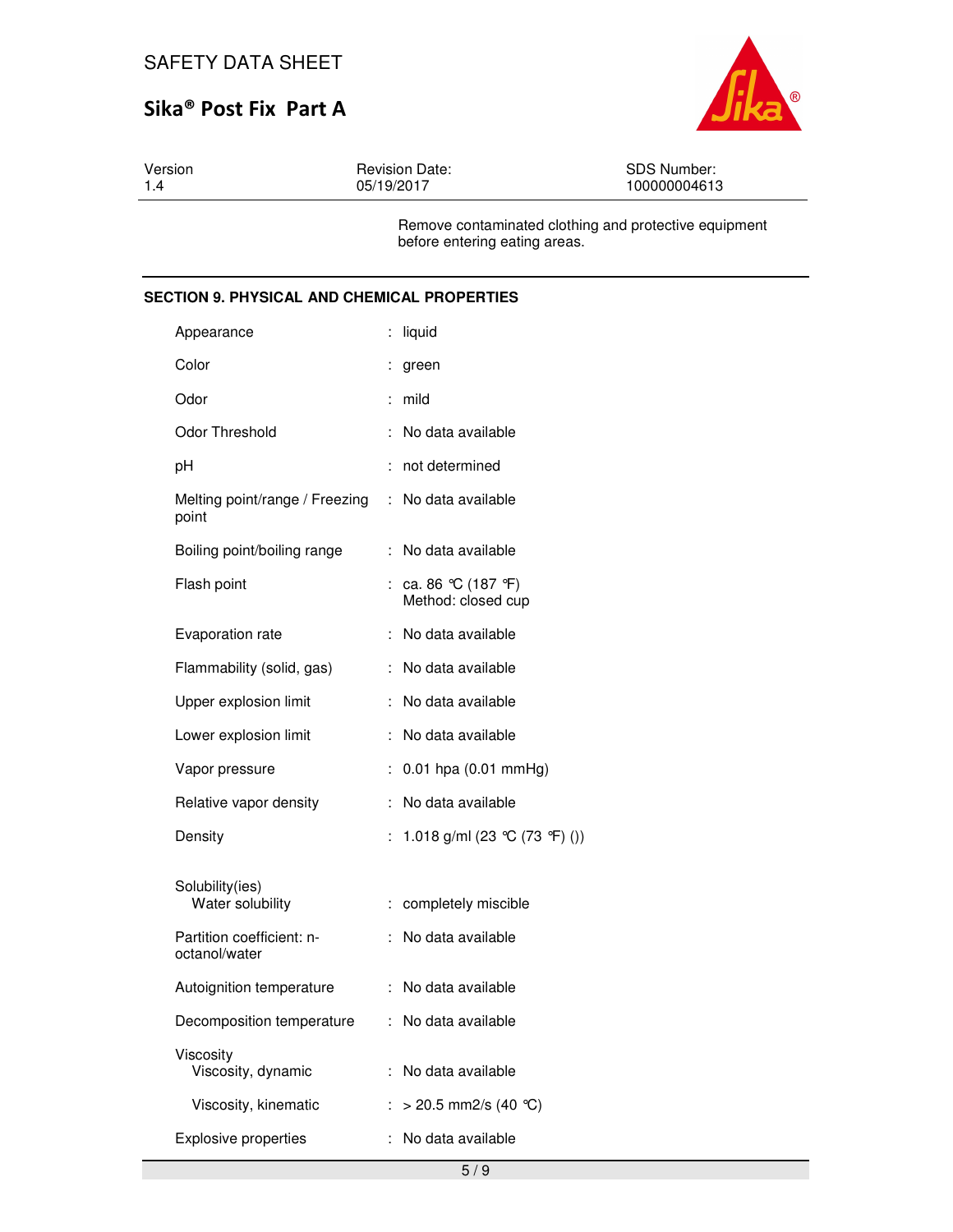# Sika® Post Fix Part A



| Version | <b>Revision Date:</b> | <b>SDS Number:</b> |
|---------|-----------------------|--------------------|
| 1.4     | 05/19/2017            | 100000004613       |
|         |                       |                    |

Molecular weight : No data available

### **SECTION 10. STABILITY AND REACTIVITY**

| Reactivity                              | : No dangerous reaction known under conditions of normal use. |
|-----------------------------------------|---------------------------------------------------------------|
| Chemical stability                      | : The product is chemically stable.                           |
| Possibility of hazardous reac-<br>tions | : Stable under recommended storage conditions.                |
| Conditions to avoid                     | : Extremes of temperature and direct sunlight.                |
| Incompatible materials                  | : Water<br>Alcohol<br>Amines<br>Acids and bases               |

No decomposition if stored and applied as directed.

#### **SECTION 11. TOXICOLOGICAL INFORMATION**

#### **Acute toxicity**

Harmful if swallowed.

### **Product:**

| Acute oral toxicity   | $\therefore$ Acute toxicity estimate: 1,591 mg/kg<br>Method: Calculation method |
|-----------------------|---------------------------------------------------------------------------------|
| Acute dermal toxicity | : Acute toxicity estimate: $> 5,000$ mg/kg<br>Method: Calculation method        |

#### **Skin corrosion/irritation**

Not classified based on available information.

#### **Serious eye damage/eye irritation**

Not classified based on available information.

#### **Respiratory or skin sensitization**

Skin sensitization: Not classified based on available information. Respiratory sensitization: Not classified based on available information.

#### **Germ cell mutagenicity**

Not classified based on available information.

#### **Carcinogenicity**

Not classified based on available information.<br>**IARC** Not applicable **Not applicable** 

**NTP** Not applicable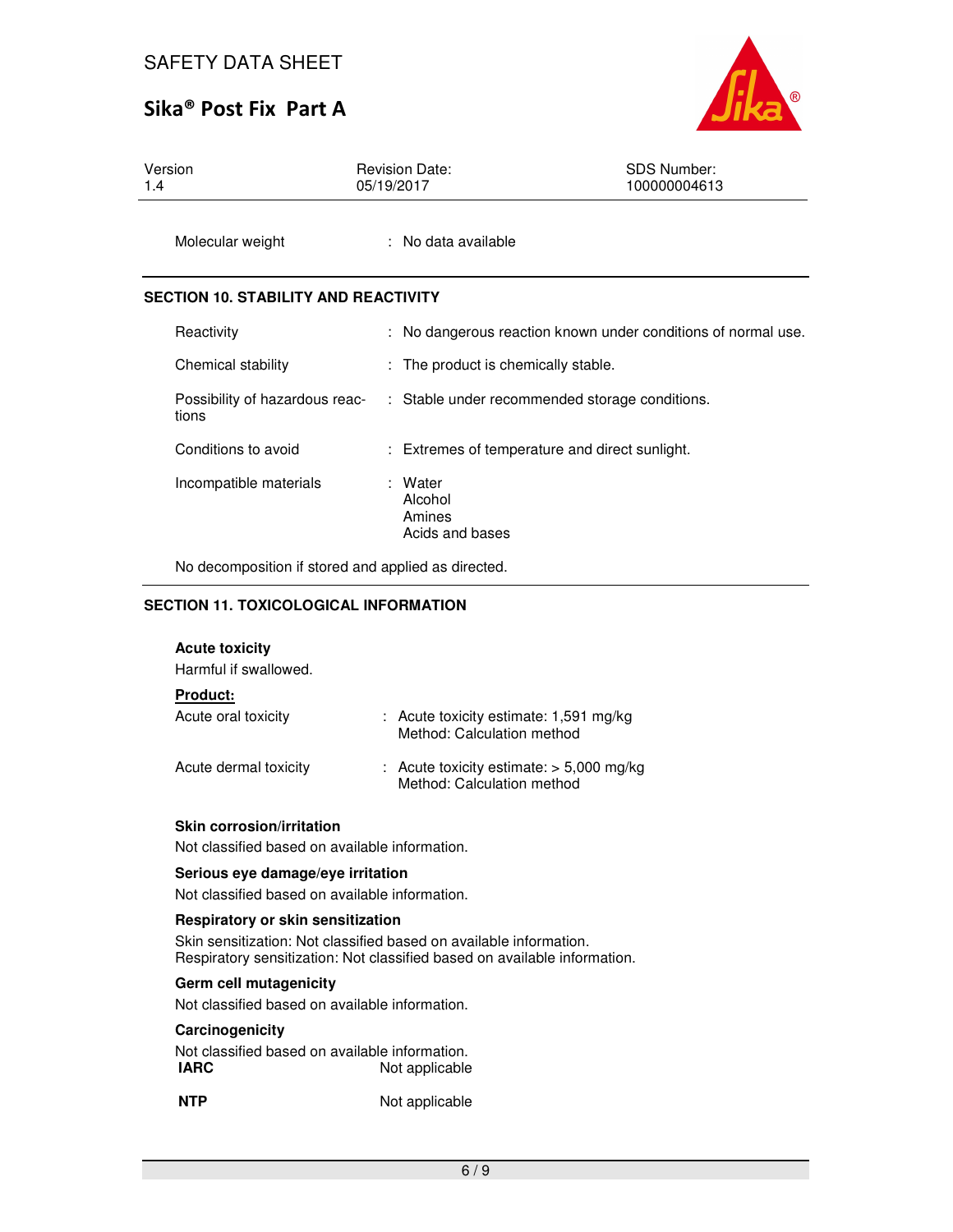# Sika® Post Fix Part A



| Version | <b>Revision Date:</b> | SDS Number:  |
|---------|-----------------------|--------------|
| 1.4     | 05/19/2017            | 100000004613 |
|         |                       |              |

### **Reproductive toxicity**

Not classified based on available information.

### **STOT-single exposure**

Not classified based on available information.

### **STOT-repeated exposure**

Not classified based on available information.

#### **Aspiration toxicity**

Not classified based on available information.

### **SECTION 12. ECOLOGICAL INFORMATION**

| <b>Ecotoxicity</b><br>No data available               |                                                                                                                                                                                                      |
|-------------------------------------------------------|------------------------------------------------------------------------------------------------------------------------------------------------------------------------------------------------------|
| Persistence and degradability<br>No data available    |                                                                                                                                                                                                      |
| <b>Bioaccumulative potential</b><br>No data available |                                                                                                                                                                                                      |
| <b>Mobility in soil</b><br>No data available          |                                                                                                                                                                                                      |
| Other adverse effects<br><b>Product:</b>              |                                                                                                                                                                                                      |
| Additional ecological infor-<br>mation                | : Do not empty into drains; dispose of this material and its con-<br>tainer in a safe way.<br>Avoid dispersal of spilled material and runoff and contact with<br>soil, waterways, drains and sewers. |

#### **SECTION 13. DISPOSAL CONSIDERATIONS**

| <b>Disposal methods</b> |                                                                                                                                                                                                                               |
|-------------------------|-------------------------------------------------------------------------------------------------------------------------------------------------------------------------------------------------------------------------------|
| Waste from residues     | : Disposal of this product, solutions and any by-products should<br>at all times comply with the requirements of environmental<br>protection and waste disposal legislation and any regional<br>local authority requirements. |
| Contaminated packaging  | : Empty containers should be taken to an approved waste han-<br>dling site for recycling or disposal.                                                                                                                         |

#### **SECTION 14. TRANSPORT INFORMATION**

**Domestic regulation TDG (road/train)** Not dangerous goods

# **International Regulations**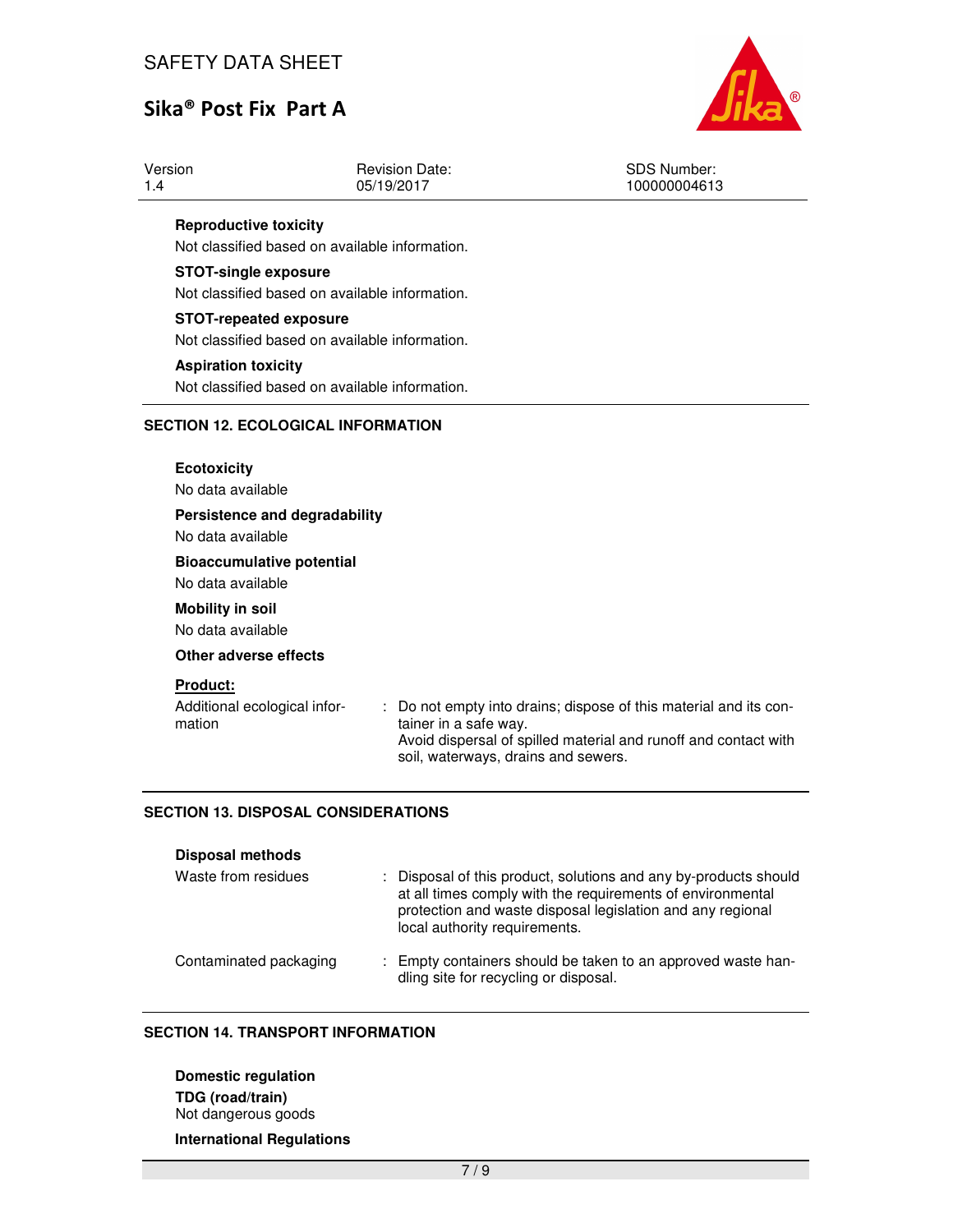

Version 1.4

Revision Date: 05/19/2017

SDS Number: 100000004613

**IATA-DGR** Not dangerous goods **IMDG-Code** Not dangerous goods

**Transport in bulk according to Annex II of MARPOL 73/78 and the IBC Code**  Not applicable for product as supplied.

#### **SECTION 15. REGULATORY INFORMATION**

#### **Canadian lists**

No substances are subject to a Significant New Activity Notification.

#### **SECTION 16. OTHER INFORMATION**

| Revision Date | : 05/19/2017 |  |
|---------------|--------------|--|
|               |              |  |

Prepared by : R & D of Sika Canada Inc.

Notice to Reader:

The information contained in this Material Safety Data Sheet applies only to the actual Sika Canada product identified and described herein. This information is not intended to address, nor does it address the use or application of the identified Sika product in combination with any other material, product or process. All of the information set forth herein is based on technical data regarding the identified product that Sika believes to be reliable as of the date hereof. Prior to each use of any Sika product, the user must always read and follow the warnings and instructions on the product's current Product Data Sheet, product label and Material Safety Data Sheet for each Sika product, which are available at web site and/or telephone number listed.

SIKA MAKES NO WARRANTIES EXPRESS OR IMPLIED AND ASSUMES NO LIABILITY ARISING FROM THIS INFORMATION OR ITS USE. SIKA SHALL NOT BE LIABLE UNDER ANY LEGAL THEORY FOR SPECIAL OR CONSEQUENTIAL DAMAGES AND SHALL NOT BE RESPONSIBLE FOR THE USE OF THIS PRODUCT IN A MANNER TO INFRINGE ON ANY PATENT OR ANY OTHER INTELLECTUAL PROPERTY RIGHTS HELD BY OTHERS.

All sales of Sika products are subject to its current terms and conditions of sale available at www.sika.ca or 514-697-2610.

#### **Full text of other abbreviations**

| ADR           | Accord européen relatif au transport international des marchandises                                                                       |
|---------------|-------------------------------------------------------------------------------------------------------------------------------------------|
|               | Dangereuses par Route                                                                                                                     |
| CAS           | <b>Chemical Abstracts Service</b>                                                                                                         |
| <b>DNEL</b>   | Derived no-effect level                                                                                                                   |
| EC50          | Half maximal effective concentration                                                                                                      |
| <b>GHS</b>    | Globally Harmonized System                                                                                                                |
| <b>IATA</b>   | International Air Transport Association                                                                                                   |
| <b>IMDG</b>   | International Maritime Code for Dangerous Goods                                                                                           |
| LD50          | Median lethal dosis (the amount of a material, given all at once, which<br>causes the death of 50% (one half) of a group of test animals) |
| LC50          | Median lethal concentration (concentrations of the chemical in air that<br>kills 50% of the test animals during the observation period)   |
| <b>MARPOL</b> | International Convention for the Prevention of Pollution from Ships, 1973                                                                 |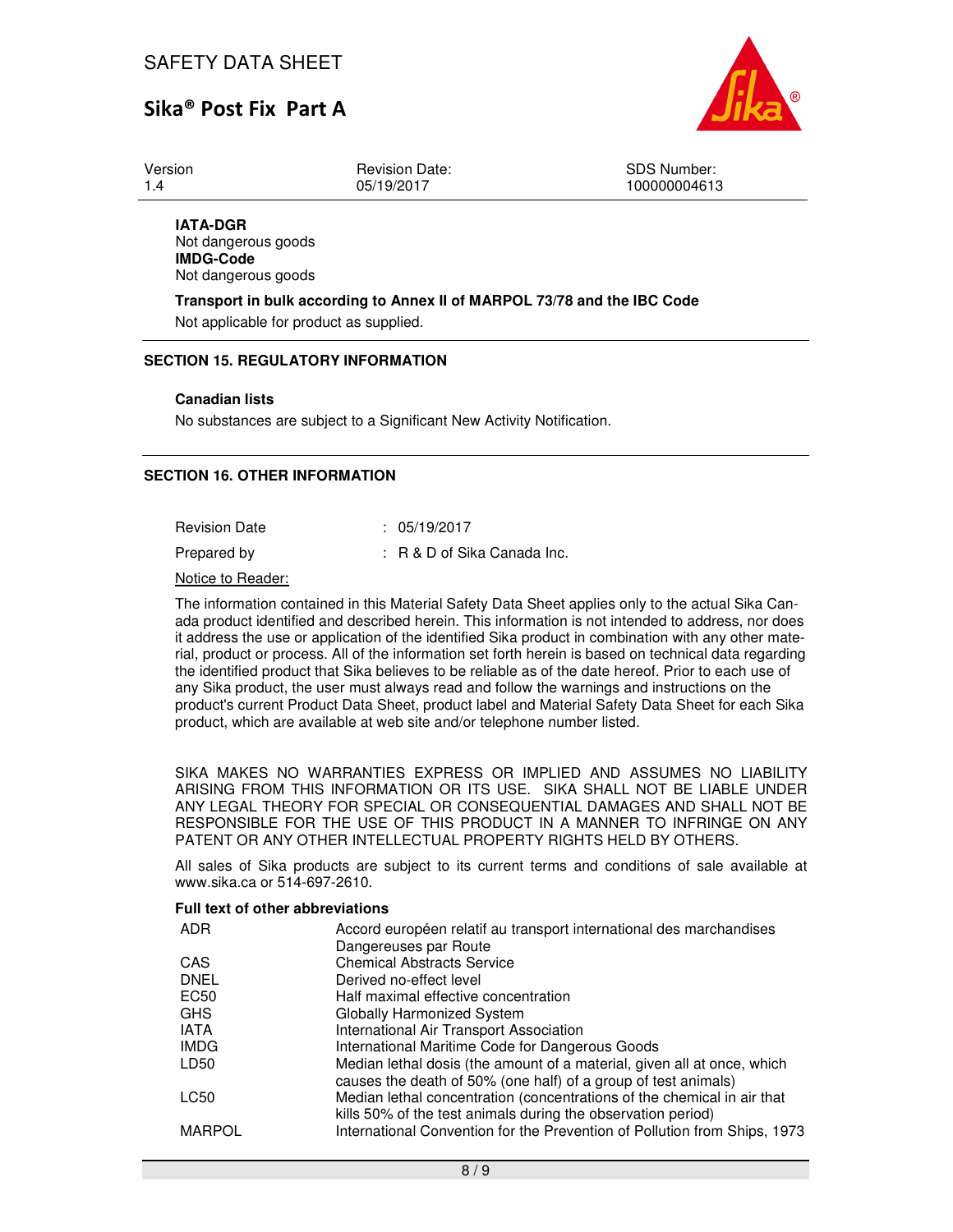

| Version<br>1.4                                                          | <b>Revision Date:</b><br>05/19/2017                                                                                                                                                                                                                          | <b>SDS Number:</b><br>100000004613                                                                                                                                                                               |
|-------------------------------------------------------------------------|--------------------------------------------------------------------------------------------------------------------------------------------------------------------------------------------------------------------------------------------------------------|------------------------------------------------------------------------------------------------------------------------------------------------------------------------------------------------------------------|
| OEL<br><b>PRT</b><br><b>PNEC</b><br><b>REACH</b><br><b>SVHC</b><br>vPvB | as modified by the Protocol of 1978<br>Occupational Exposure Limit<br>Persistent, bioaccumulative and toxic<br>Predicted no effect concentration<br>European Chemicals Agency<br>Substances of Very High Concern<br>Very persistent and very bioaccumulative | Regulation (EC) No 1907/2006 of the European Parliament and of the<br>Council of 18 December 2006 concerning the Registration, Evaluation,<br>Authorisation and Restriction of Chemicals (REACH), establishing a |
|                                                                         |                                                                                                                                                                                                                                                              |                                                                                                                                                                                                                  |

CA / Z8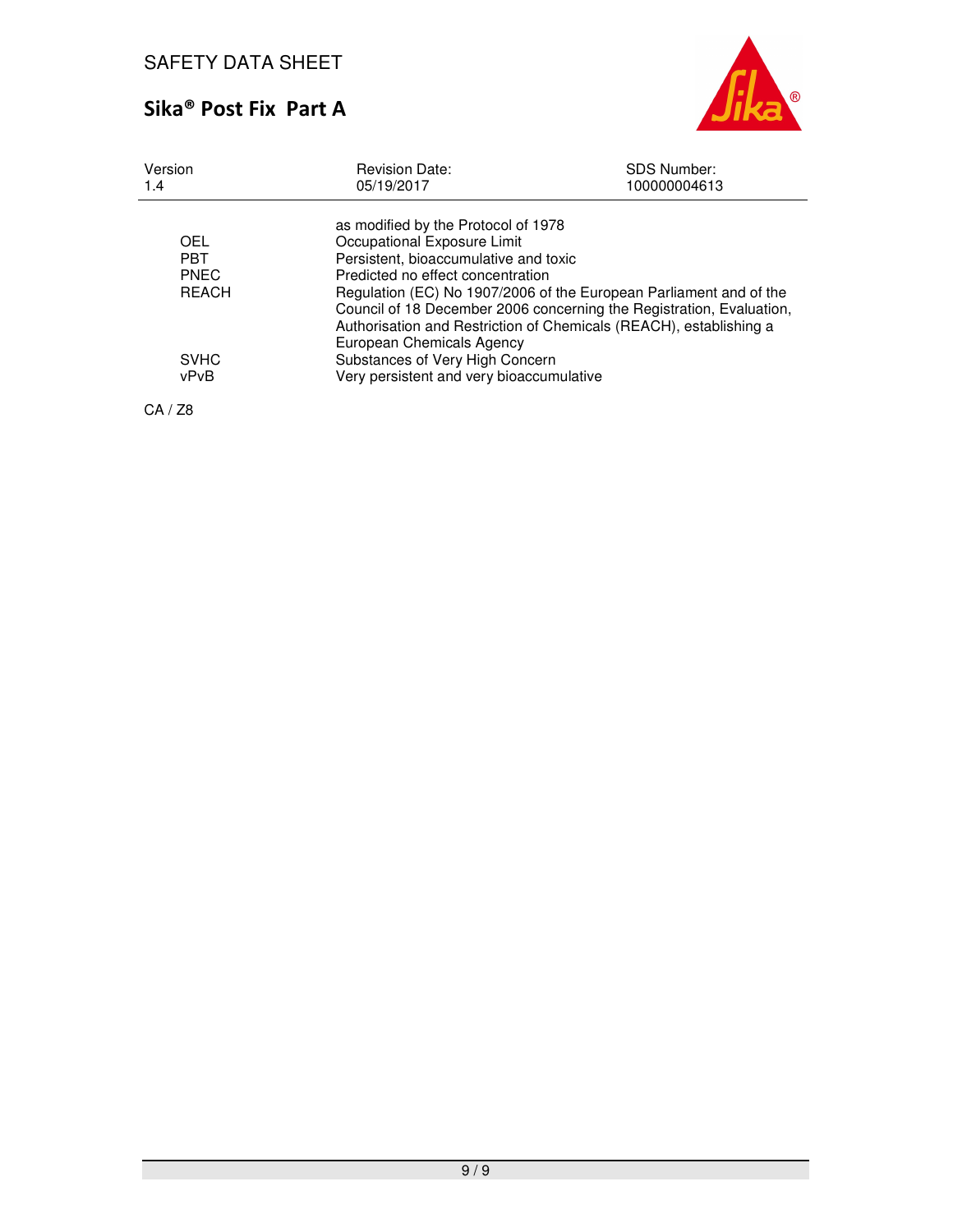

| Version<br>1.6                                                   | <b>Revision Date:</b><br>05/19/2017 |                                                                                                | <b>SDS Number:</b><br>100000004158 |  |
|------------------------------------------------------------------|-------------------------------------|------------------------------------------------------------------------------------------------|------------------------------------|--|
| <b>SECTION 1. IDENTIFICATION</b>                                 |                                     |                                                                                                |                                    |  |
| Product name                                                     |                                     | : Sika® Post Fix Part B                                                                        |                                    |  |
| Manufacturer or supplier's details                               |                                     |                                                                                                |                                    |  |
| Company name                                                     |                                     | : Sika Canada Inc.<br>601, avenue Delmar<br>Pointe-Claire, QC H9R 4A9<br>Canada<br>www.sika.ca |                                    |  |
| Telephone                                                        |                                     | $(514)$ 697-2610 / 1 (800) 933-7452                                                            |                                    |  |
| Telefax                                                          |                                     | $(514) 694-2792$                                                                               |                                    |  |
| Health and Safety Services's : ehs@ca.sika.com<br>e-mail address |                                     |                                                                                                |                                    |  |
| Emergency telephone                                              |                                     | : CANUTEC (collect) (613) 996-6666 (24 hours)                                                  |                                    |  |

**Recommended use of the chemical and restrictions on use** 

For further information, refer to product data sheet.

# **SECTION 2. HAZARDS IDENTIFICATION**

### **GHS Classification**

| Acute toxicity (Inhalation)                                                        |    | : Category 4                      |
|------------------------------------------------------------------------------------|----|-----------------------------------|
| Skin irritation                                                                    |    | : Category 2                      |
| Eye irritation                                                                     |    | : Category 2B                     |
| Respiratory sensitization                                                          |    | : Category 1                      |
| Skin sensitization                                                                 | t. | Category 1                        |
| Specific target organ system-<br>ic toxicity - single exposure                     |    | : Category 3 (Respiratory system) |
| Specific target organ system-<br>ic toxicity - repeated expo-<br>sure (Inhalation) |    | $\therefore$ Category 2           |

#### **GHS label elements**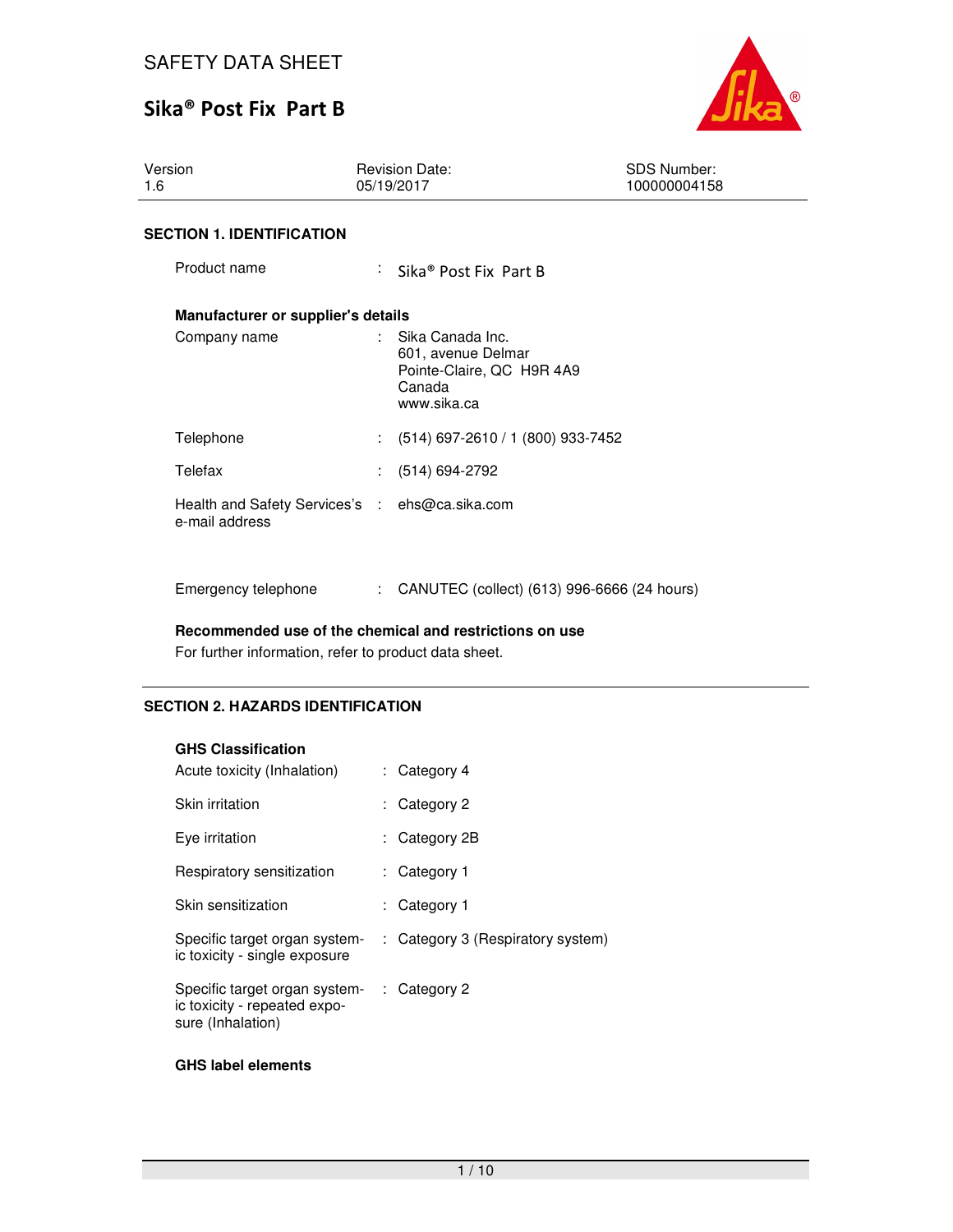

| Version<br>1.6                  | <b>Revision Date:</b><br>05/19/2017                                                                                                                                                                                                                                                                   | SDS Number:<br>100000004158                                                                                                                                                                                                                                                                                                                                                                                                                                                                                                                                                                                                                                                                                                                                                                                                                                                                                                                                                                                        |
|---------------------------------|-------------------------------------------------------------------------------------------------------------------------------------------------------------------------------------------------------------------------------------------------------------------------------------------------------|--------------------------------------------------------------------------------------------------------------------------------------------------------------------------------------------------------------------------------------------------------------------------------------------------------------------------------------------------------------------------------------------------------------------------------------------------------------------------------------------------------------------------------------------------------------------------------------------------------------------------------------------------------------------------------------------------------------------------------------------------------------------------------------------------------------------------------------------------------------------------------------------------------------------------------------------------------------------------------------------------------------------|
| Hazard pictograms               |                                                                                                                                                                                                                                                                                                       |                                                                                                                                                                                                                                                                                                                                                                                                                                                                                                                                                                                                                                                                                                                                                                                                                                                                                                                                                                                                                    |
| Signal Word                     | Danger                                                                                                                                                                                                                                                                                                |                                                                                                                                                                                                                                                                                                                                                                                                                                                                                                                                                                                                                                                                                                                                                                                                                                                                                                                                                                                                                    |
| <b>Hazard Statements</b>        | H332 Harmful if inhaled.<br>culties if inhaled.<br>H335 May cause respiratory irritation.<br>peated exposure if inhaled.                                                                                                                                                                              | : H315 + H320 Causes skin and eye irritation.<br>H317 May cause an allergic skin reaction.<br>H334 May cause allergy or asthma symptoms or breathing diffi-<br>H373 May cause damage to organs through prolonged or re-                                                                                                                                                                                                                                                                                                                                                                                                                                                                                                                                                                                                                                                                                                                                                                                            |
| <b>Precautionary Statements</b> | : Prevention:<br>the workplace.<br>P280 Wear protective gloves.<br>tion.<br>Response:<br>CENTER/doctor if you feel unwell.<br>to do. Continue rinsing.<br>attention.<br>tion.<br>POISON CENTER/doctor.<br>reuse.<br>Storage:<br>tightly closed.<br>P405 Store locked up.<br>Disposal:<br>posal plant. | P260 Do not breathe dust/ fume/ gas/ mist/ vapors/ spray.<br>P264 Wash skin thoroughly after handling.<br>P271 Use only outdoors or in a well-ventilated area.<br>P272 Contaminated work clothing must not be allowed out of<br>P284 In case of inadequate ventilation wear respiratory protec-<br>P302 + P352 IF ON SKIN: Wash with plenty of water.<br>P304 + P340 + P312 IF INHALED: Remove person to fresh air<br>and keep comfortable for breathing. Call a POISON<br>P305 + P351 + P338 IF IN EYES: Rinse cautiously with water<br>for several minutes. Remove contact lenses, if present and easy<br>P333 + P313 If skin irritation or rash occurs: Get medical advice/<br>P337 + P313 If eye irritation persists: Get medical advice/ atten-<br>P342 + P311 If experiencing respiratory symptoms: Call a<br>P362 + P364 Take off contaminated clothing and wash it before<br>P403 + P233 Store in a well-ventilated place. Keep container<br>P501 Dispose of contents/ container to an approved waste dis- |

## **Other hazards**

None known.

**Supplemental information**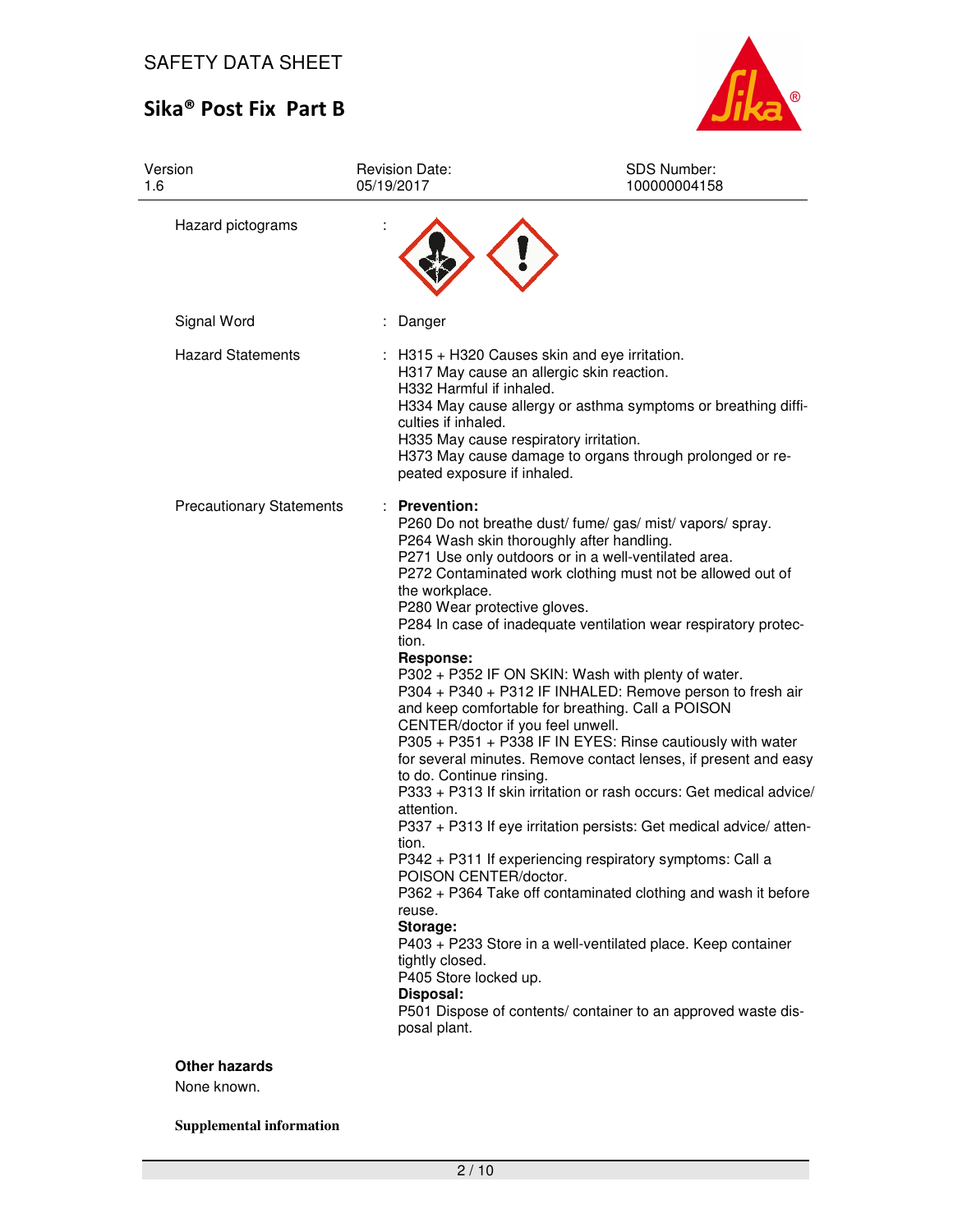

| Version | <b>Revision Date:</b> | SDS Number:  |
|---------|-----------------------|--------------|
| 1.6     | 05/19/2017            | 100000004158 |

If product is in liquid or paste form, physical or health hazards listed related to dust are not considered significant. However, product may contain substances that could be potential hazards if caused to become airborne due to grinding, sanding or other abrasive processes.

### **SECTION 3. COMPOSITION/INFORMATION ON INGREDIENTS**

#### **Hazardous ingredients**

| Chemical name                                           | CAS-No.        | Concentration (% w/w) |
|---------------------------------------------------------|----------------|-----------------------|
| 4,4'-methylenediphenyl diisocyanate                     | $101 - 68 - 8$ | $>= 40 - 50$          |
| Diphenylmethanediisocyanate, isomeres and<br>homologues | 9016-87-9      | $\ge$ 35 - < 45       |
| o-(p-isocyanatobenzyl)phenyl isocyanate (MDI)           | 5873-54-1      | $>= 20 - 25$          |

### **SECTION 4. FIRST AID MEASURES**

| General advice                                                    |   | : Move out of dangerous area.<br>Consult a physician.<br>Show this material safety data sheet to the doctor in attend-<br>ance.                                                                                                                                                                                                                                                                                                                   |
|-------------------------------------------------------------------|---|---------------------------------------------------------------------------------------------------------------------------------------------------------------------------------------------------------------------------------------------------------------------------------------------------------------------------------------------------------------------------------------------------------------------------------------------------|
| If inhaled                                                        | ÷ | Move to fresh air.<br>Consult a physician after significant exposure.                                                                                                                                                                                                                                                                                                                                                                             |
| In case of skin contact                                           | ÷ | Take off contaminated clothing and shoes immediately.<br>Wash off with soap and plenty of water.<br>If symptoms persist, call a physician.                                                                                                                                                                                                                                                                                                        |
| In case of eye contact                                            | ÷ | Remove contact lenses.<br>Keep eye wide open while rinsing.<br>If eye irritation persists, consult a specialist.                                                                                                                                                                                                                                                                                                                                  |
| If swallowed                                                      |   | : Clean mouth with water and drink afterwards plenty of water.<br>Do not induce vomiting without medical advice.<br>Do not give milk or alcoholic beverages.<br>Never give anything by mouth to an unconscious person.<br>Obtain medical attention.                                                                                                                                                                                               |
| Most important symptoms<br>and effects, both acute and<br>delayed |   | : irritant effects<br>sensitizing effects<br>Asthmatic appearance<br>Cough<br>Respiratory disorder<br>Allergic reactions<br>Headache<br>See Section 11 for more detailed information on health effects<br>and symptoms.<br>Causes skin and eye irritation.<br>May cause an allergic skin reaction.<br>Harmful if inhaled.<br>May cause allergy or asthma symptoms or breathing difficul-<br>ties if inhaled.<br>May cause respiratory irritation. |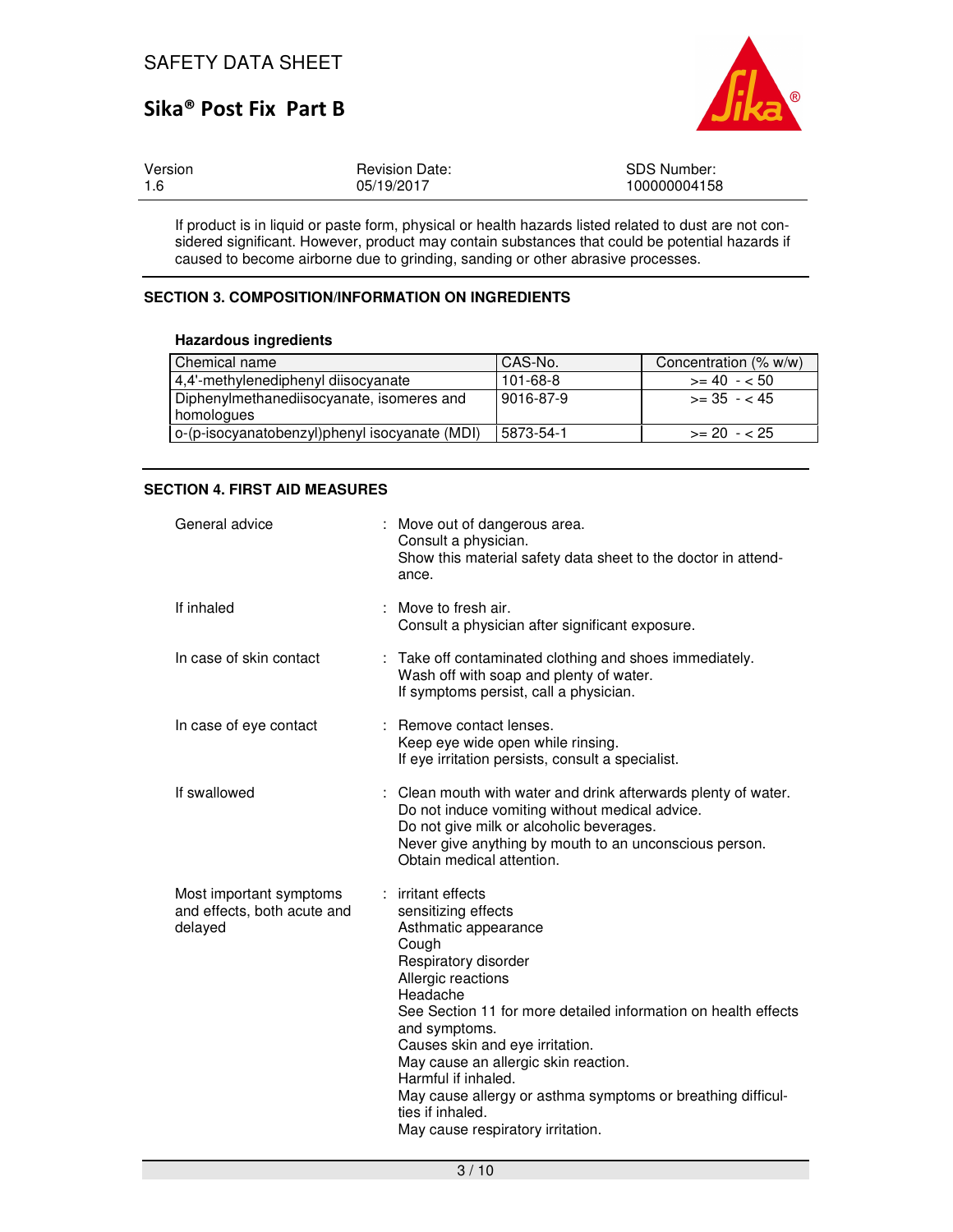

| Version<br>1.6                                    | <b>Revision Date:</b><br>05/19/2017 | <b>SDS Number:</b><br>100000004158                                                                                                                                                       |
|---------------------------------------------------|-------------------------------------|------------------------------------------------------------------------------------------------------------------------------------------------------------------------------------------|
|                                                   | exposure if inhaled.                | May cause damage to organs through prolonged or repeated                                                                                                                                 |
| Notes to physician                                | : Treat symptomatically.            |                                                                                                                                                                                          |
| <b>SECTION 5. FIRE-FIGHTING MEASURES</b>          |                                     |                                                                                                                                                                                          |
| Suitable extinguishing media                      |                                     | : Use extinguishing measures that are appropriate to local cir-<br>cumstances and the surrounding environment.                                                                           |
| Further information                               | must not be discharged into drains. | : Collect contaminated fire extinguishing water separately. This<br>Fire residues and contaminated fire extinguishing water must<br>be disposed of in accordance with local regulations. |
| Special protective equipment<br>for fire-fighters |                                     | : In the event of fire, wear self-contained breathing apparatus.                                                                                                                         |

### **SECTION 6. ACCIDENTAL RELEASE MEASURES**

| Personal precautions, protec-<br>tive equipment and emer-<br>gency procedures | : Use personal protective equipment.<br>Deny access to unprotected persons.                                                                                                                                                                     |
|-------------------------------------------------------------------------------|-------------------------------------------------------------------------------------------------------------------------------------------------------------------------------------------------------------------------------------------------|
| Environmental precautions                                                     | : Do not flush into surface water or sanitary sewer system.<br>If the product contaminates rivers and lakes or drains inform<br>respective authorities.<br>Local authorities should be advised if significant spillages<br>cannot be contained. |
| Methods and materials for<br>containment and cleaning up                      | : Soak up with inert absorbent material (e.g. sand, silica gel,<br>acid binder, universal binder, sawdust).<br>Keep in suitable, closed containers for disposal.                                                                                |

### **SECTION 7. HANDLING AND STORAGE**

| Advice on protection against<br>fire and explosion | : Normal measures for preventive fire protection.                                                                                                                                                                                                                                                                                                                                                                                                                                                                                                                       |
|----------------------------------------------------|-------------------------------------------------------------------------------------------------------------------------------------------------------------------------------------------------------------------------------------------------------------------------------------------------------------------------------------------------------------------------------------------------------------------------------------------------------------------------------------------------------------------------------------------------------------------------|
| Advice on safe handling                            | : Avoid formation of aerosol.<br>Avoid exceeding the given occupational exposure limits (see<br>section 8).<br>Do not get in eyes, on skin, or on clothing.<br>For personal protection see section 8.<br>Persons with a history of skin sensitization problems or asth-<br>ma, allergies, chronic or recurrent respiratory disease should<br>not be employed in any process in which this mixture is being<br>used.<br>Smoking, eating and drinking should be prohibited in the ap-<br>plication area.<br>Provide sufficient air exchange and/or exhaust in work rooms. |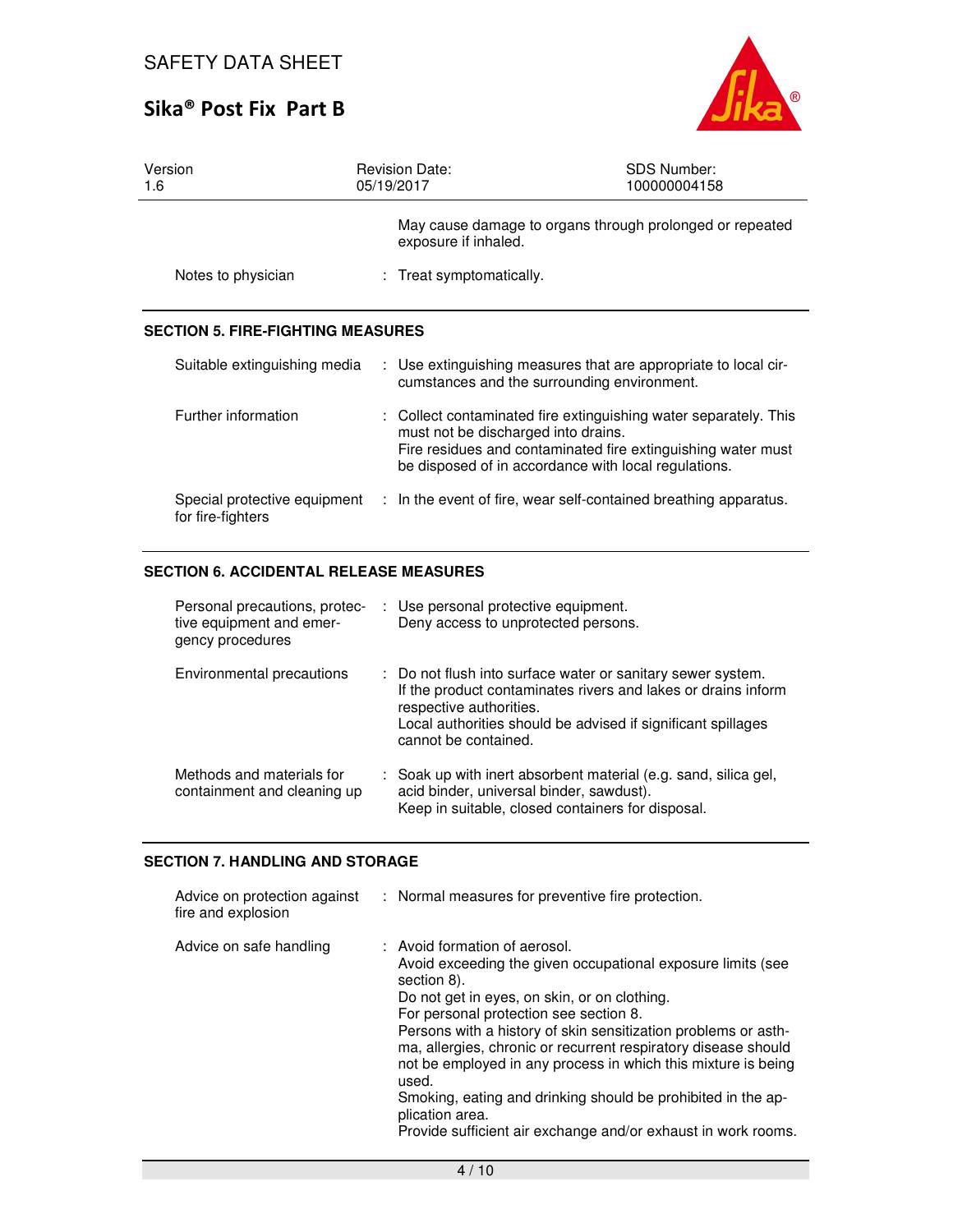

| Version<br>1.6              | <b>Revision Date:</b><br>05/19/2017                                                                                                                                                                        | <b>SDS Number:</b><br>100000004158                         |
|-----------------------------|------------------------------------------------------------------------------------------------------------------------------------------------------------------------------------------------------------|------------------------------------------------------------|
|                             | products.                                                                                                                                                                                                  | Follow standard hygiene measures when handling chemical    |
| Conditions for safe storage | : Store in original container.<br>Keep in a well-ventilated place.<br>kept upright to prevent leakage.<br>Observe label precautions.<br>Store in accordance with local regulations.<br>Protect from frost. | Containers which are opened must be carefully resealed and |

### **SECTION 8. EXPOSURE CONTROLS/PERSONAL PROTECTION**

| Ingredients                                             | CAS-No.   | Value type<br>(Form of<br>exposure) | Control parame-<br>ters / Permissible<br>concentration | <b>Basis</b> |
|---------------------------------------------------------|-----------|-------------------------------------|--------------------------------------------------------|--------------|
| 4,4'-methylenediphenyl diiso-<br>cyanate                | 101-68-8  | <b>TWA</b>                          | 0.005 ppm                                              | CA BC OEL    |
|                                                         |           | C                                   | $0.01$ ppm                                             | CA BC OEL    |
|                                                         |           | <b>TWA</b>                          | $0.005$ ppm                                            | CA ON OEL    |
|                                                         |           | C                                   | $0.02$ ppm                                             | CA ON OEL    |
|                                                         |           | <b>TWA</b>                          | $0.005$ ppm<br>$0.05$ mg/m3                            | CA AB OEL    |
|                                                         |           | <b>TWAEV</b>                        | $0.005$ ppm<br>$0.051$ mg/m3                           | CA QC OEL    |
|                                                         |           | <b>TWA</b>                          | $0.005$ ppm                                            | <b>ACGIH</b> |
| Diphenylmethanediisocyanate,<br>isomeres and homologues | 9016-87-9 | <b>TWA</b>                          | 0.005 ppm<br>$0.07$ mg/m3                              | CA AB OEL    |
|                                                         |           | <b>TWA</b>                          | $0.005$ ppm                                            | CA BC OEL    |
|                                                         |           | C                                   | $0.01$ ppm                                             | CA BC OEL    |
| o-(p-isocyanatobenzyl)phenyl<br>isocyanate (MDI)        | 5873-54-1 | <b>TWA</b>                          | $0.005$ ppm                                            | CA ON OEL    |
|                                                         |           | C                                   | $0.02$ ppm                                             | CA ON OEL    |
|                                                         |           | <b>TWA</b>                          | $0.005$ ppm                                            | CA ON OEL    |
|                                                         |           | C                                   | $0.02$ ppm                                             | CA ON OEL    |
|                                                         |           | <b>TWA</b>                          | 0.005 ppm<br>$0.05$ mg/m3                              | CA AB OEL    |

#### **Ingredients with workplace control parameters**

**Engineering measures** : Use of adequate ventilation should be sufficient to control worker exposure to airborne contaminants. If the use of this product generates dust, fumes, gas, vapor or mist, use process enclosures, local exhaust ventilation or other engineering controls to keep worker exposure below any recommended or statutory limits.

### **Personal protective equipment**

| Respiratory protection | : Use a properly fitted NIOSH approved air-purifying or air-fed |
|------------------------|-----------------------------------------------------------------|
|                        | respirator complying with an approved standard if a risk as-    |
|                        | sessment indicates this is necessary.                           |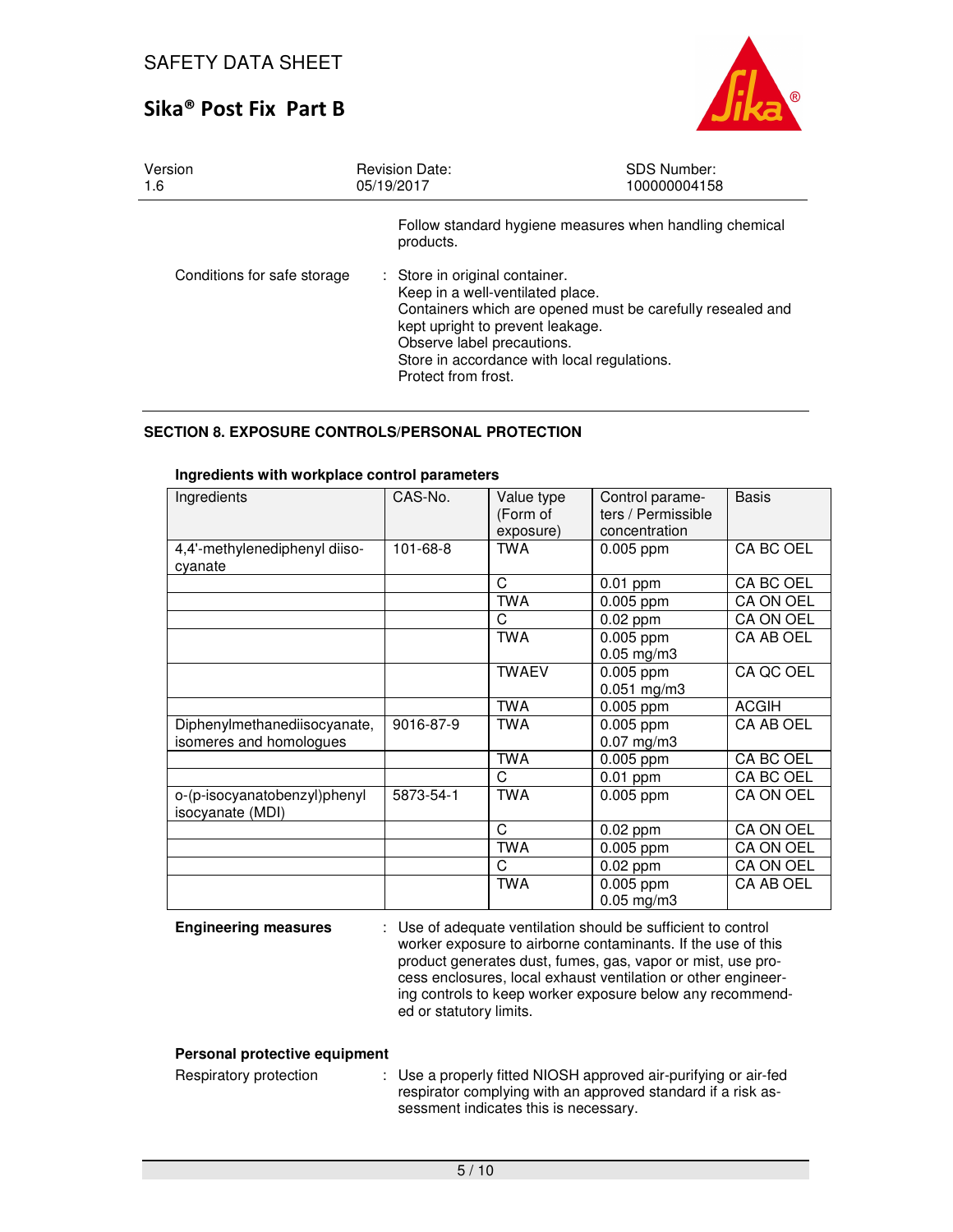

| Version<br>1.6           | <b>Revision Date:</b><br>05/19/2017                                              | <b>SDS Number:</b><br>100000004158                                                                                                                                                                                                                                                      |
|--------------------------|----------------------------------------------------------------------------------|-----------------------------------------------------------------------------------------------------------------------------------------------------------------------------------------------------------------------------------------------------------------------------------------|
|                          |                                                                                  | The filter class for the respirator must be suitable for the max-<br>imum expected contaminant concentration<br>(gas/vapor/aerosol/particulates) that may arise when han-<br>dling the product. If this concentration is exceeded, self-<br>contained breathing apparatus must be used. |
| Hand protection          |                                                                                  |                                                                                                                                                                                                                                                                                         |
| Remarks                  | essary.                                                                          | : Chemical-resistant, impervious gloves complying with an<br>approved standard should be worn at all times when handling<br>chemical products if a risk assessment indicates this is nec-                                                                                               |
| Eye protection           |                                                                                  | : Safety eyewear complying with an approved standard should<br>be used when a risk assessment indicates this is necessary.                                                                                                                                                              |
| Skin and body protection | cific work-place.                                                                | : Choose body protection in relation to its type, to the concen-<br>tration and amount of dangerous substances, and to the spe-                                                                                                                                                         |
| Hygiene measures         | the product.<br>before entering eating areas.<br>Wash thoroughly after handling. | : Avoid contact with skin, eyes and clothing.<br>Wash hands before breaks and immediately after handling<br>Remove contaminated clothing and protective equipment                                                                                                                       |

## **SECTION 9. PHYSICAL AND CHEMICAL PROPERTIES**

| Appearance                              | : liquid            |
|-----------------------------------------|---------------------|
| Color                                   | brown               |
| Odor                                    | mild                |
| Odor Threshold                          | No data available   |
| рH                                      | not determined      |
| Melting point/range / Freezing<br>point | : No data available |
| Boiling point/boiling range             | No data available   |
| Flash point                             | : > 110 ℃ (230 °F)  |
| Evaporation rate                        | No data available   |
| Flammability (solid, gas)               | No data available   |
| Upper explosion limit                   | No data available   |
| Lower explosion limit                   | No data available   |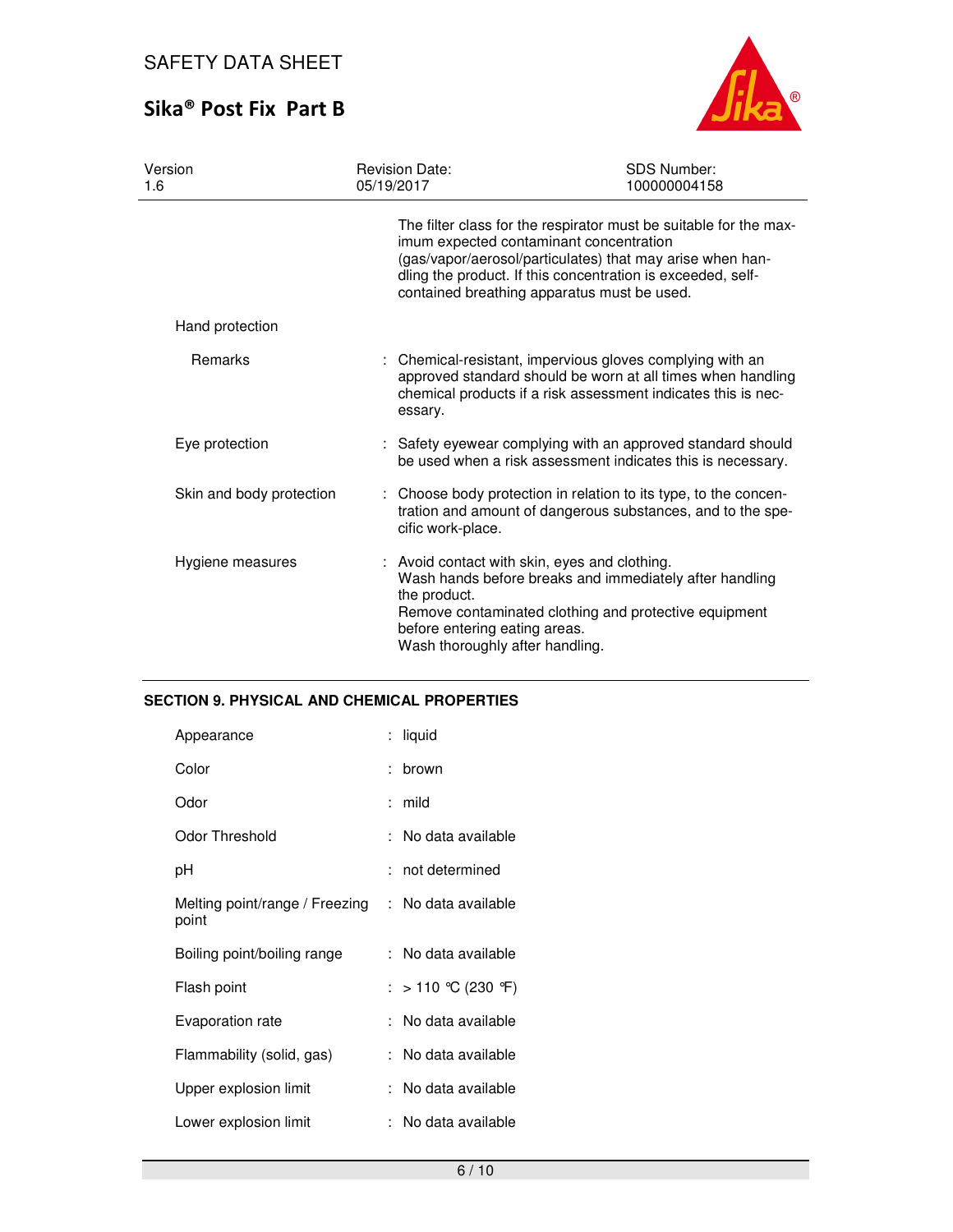# Sika® Post Fix Part B



| Version<br>1.6                             | <b>Revision Date:</b><br>05/19/2017 | <b>SDS Number:</b><br>100000004158 |
|--------------------------------------------|-------------------------------------|------------------------------------|
| Vapor pressure                             | : No data available                 |                                    |
| Relative vapor density                     | : No data available                 |                                    |
| Density                                    | : 1.240 g/ml (23 ℃ (73 °F) ())      |                                    |
| Solubility(ies)<br>Water solubility        | $:$ insoluble                       |                                    |
| Partition coefficient: n-<br>octanol/water | : No data available                 |                                    |
| Autoignition temperature                   | : No data available                 |                                    |
| Decomposition temperature                  | : No data available                 |                                    |
| Viscosity<br>Viscosity, dynamic            | : No data available                 |                                    |
| Viscosity, kinematic                       | : > 20.5 mm2/s (40 °C)              |                                    |
| <b>Explosive properties</b>                | : No data available                 |                                    |
| Molecular weight                           | : No data available                 |                                    |

### **SECTION 10. STABILITY AND REACTIVITY**

| Reactivity                                          |  | : No dangerous reaction known under conditions of normal use. |
|-----------------------------------------------------|--|---------------------------------------------------------------|
| Chemical stability                                  |  | : The product is chemically stable.                           |
| Possibility of hazardous reac-<br>tions             |  | : Stable under recommended storage conditions.                |
| Conditions to avoid                                 |  | : No data available                                           |
| Incompatible materials                              |  | : Isocyanates                                                 |
| No decomposition if stored and applied as directed. |  |                                                               |

### **SECTION 11. TOXICOLOGICAL INFORMATION**

| <b>Acute toxicity</b><br>Harmful if inhaled. |                                                                                                                                 |
|----------------------------------------------|---------------------------------------------------------------------------------------------------------------------------------|
| <b>Product:</b>                              |                                                                                                                                 |
| Acute inhalation toxicity                    | : Acute toxicity estimate: $1.5 \text{ mg/l}$<br>Exposure time: 4 h<br>Test atmosphere: dust/mist<br>Method: Calculation method |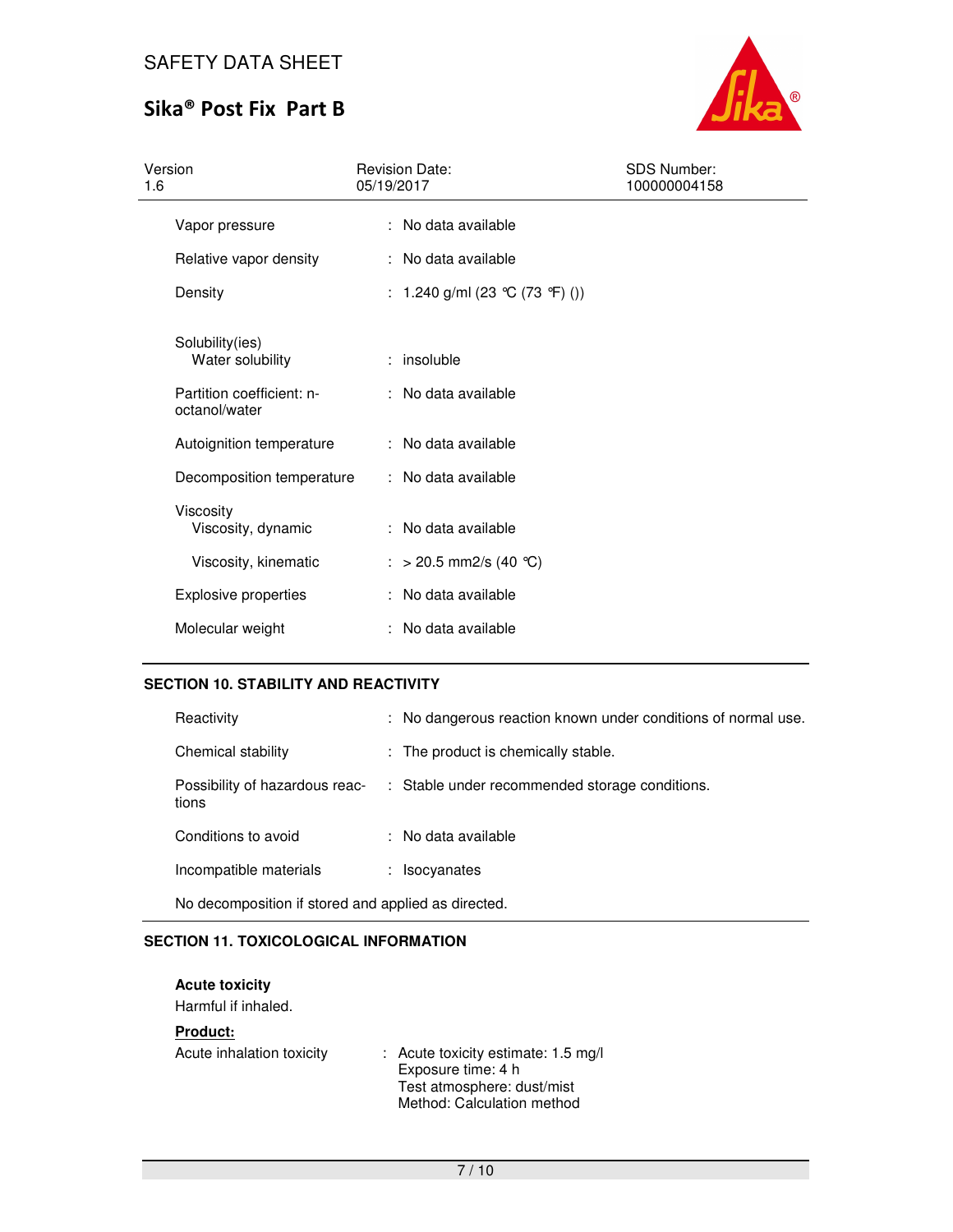

| Version<br>1.6                                                | <b>Revision Date:</b><br>05/19/2017                                                                                | <b>SDS Number:</b><br>100000004158                                                               |
|---------------------------------------------------------------|--------------------------------------------------------------------------------------------------------------------|--------------------------------------------------------------------------------------------------|
| <b>Ingredients:</b>                                           |                                                                                                                    |                                                                                                  |
| 4,4'-methylenediphenyl diisocyanate:                          |                                                                                                                    |                                                                                                  |
| Acute inhalation toxicity                                     | Acute toxicity estimate: 1.5 mg/l<br>Test atmosphere: dust/mist<br>Method: Expert judgment                         |                                                                                                  |
| Acute oral toxicity                                           | Diphenylmethanediisocyanate, isomeres and homologues:<br>: LD50 Oral (Rat): $> 10,000$ mg/kg                       |                                                                                                  |
| Acute inhalation toxicity                                     | : Acute toxicity estimate: 1.5 mg/l<br>Exposure time: 4 h<br>Test atmosphere: dust/mist<br>Method: Expert judgment |                                                                                                  |
| Acute dermal toxicity                                         | : LD50 Dermal (Rabbit): $> 9,400$ mg/kg                                                                            |                                                                                                  |
| <b>Skin corrosion/irritation</b><br>Causes skin irritation.   |                                                                                                                    |                                                                                                  |
| Serious eye damage/eye irritation<br>Causes eye irritation.   |                                                                                                                    |                                                                                                  |
| Respiratory or skin sensitization                             |                                                                                                                    |                                                                                                  |
| haled.                                                        | Skin sensitization: May cause an allergic skin reaction.                                                           | Respiratory sensitization: May cause allergy or asthma symptoms or breathing difficulties if in- |
| Germ cell mutagenicity                                        |                                                                                                                    |                                                                                                  |
| Not classified based on available information.                |                                                                                                                    |                                                                                                  |
| Carcinogenicity                                               |                                                                                                                    |                                                                                                  |
| Not classified based on available information.<br><b>IARC</b> | Not applicable                                                                                                     |                                                                                                  |
| <b>NTP</b>                                                    | Not applicable                                                                                                     |                                                                                                  |
| <b>Reproductive toxicity</b>                                  |                                                                                                                    |                                                                                                  |
| Not classified based on available information.                |                                                                                                                    |                                                                                                  |
| <b>STOT-single exposure</b>                                   |                                                                                                                    |                                                                                                  |
| May cause respiratory irritation.                             |                                                                                                                    |                                                                                                  |
| <b>STOT-repeated exposure</b>                                 |                                                                                                                    |                                                                                                  |
|                                                               | May cause damage to organs through prolonged or repeated exposure if inhaled.                                      |                                                                                                  |
| <b>Aspiration toxicity</b>                                    |                                                                                                                    |                                                                                                  |
| Not classified based on available information.                |                                                                                                                    |                                                                                                  |
| <b>SECTION 12. ECOLOGICAL INFORMATION</b>                     |                                                                                                                    |                                                                                                  |
| <b>Ecotoxicity</b>                                            |                                                                                                                    |                                                                                                  |

No data available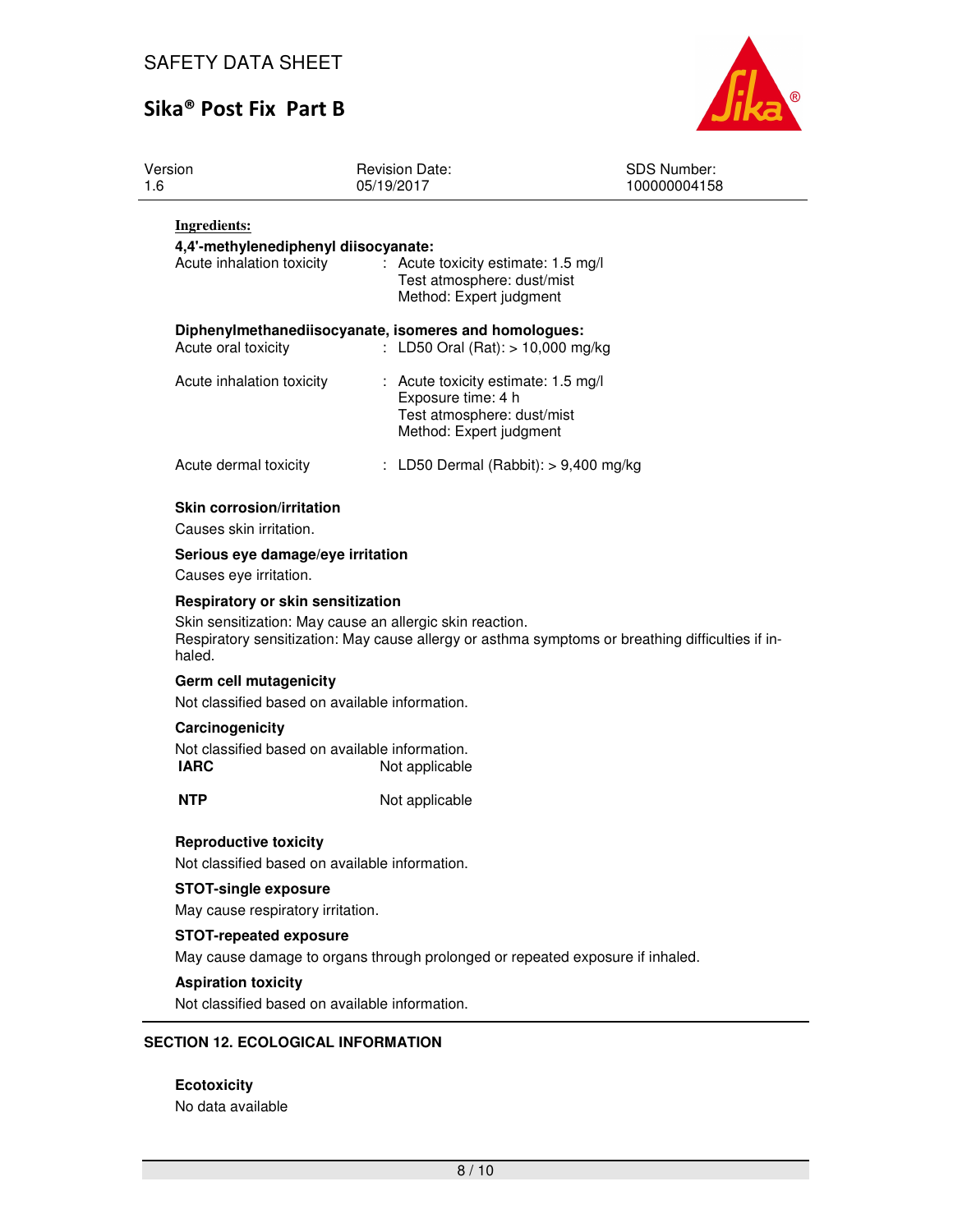

| Version<br>1.6                                            | <b>Revision Date:</b><br>05/19/2017                          | <b>SDS Number:</b><br>100000004158                                                                                                   |
|-----------------------------------------------------------|--------------------------------------------------------------|--------------------------------------------------------------------------------------------------------------------------------------|
| Persistence and degradability<br>No data available        |                                                              |                                                                                                                                      |
| <b>Bioaccumulative potential</b><br>No data available     |                                                              |                                                                                                                                      |
| <b>Mobility in soil</b><br>No data available              |                                                              |                                                                                                                                      |
| Other adverse effects                                     |                                                              |                                                                                                                                      |
| <b>Product:</b><br>Additional ecological infor-<br>mation | tainer in a safe way.<br>soil, waterways, drains and sewers. | : Do not empty into drains; dispose of this material and its con-<br>Avoid dispersal of spilled material and runoff and contact with |

### **SECTION 13. DISPOSAL CONSIDERATIONS**

| <b>Disposal methods</b> |                                                                                                                                                                                                                               |
|-------------------------|-------------------------------------------------------------------------------------------------------------------------------------------------------------------------------------------------------------------------------|
| Waste from residues     | : Disposal of this product, solutions and any by-products should<br>at all times comply with the requirements of environmental<br>protection and waste disposal legislation and any regional<br>local authority requirements. |
| Contaminated packaging  | : Empty containers should be taken to an approved waste han-<br>dling site for recycling or disposal.                                                                                                                         |

### **SECTION 14. TRANSPORT INFORMATION**

**Domestic regulation TDG (road/train)** Not dangerous goods

**International Regulations IATA-DGR** Not dangerous goods **IMDG-Code** Not dangerous goods

**Transport in bulk according to Annex II of MARPOL 73/78 and the IBC Code**  Not applicable for product as supplied.

### **SECTION 15. REGULATORY INFORMATION**

## **Canadian lists**

No substances are subject to a Significant New Activity Notification.